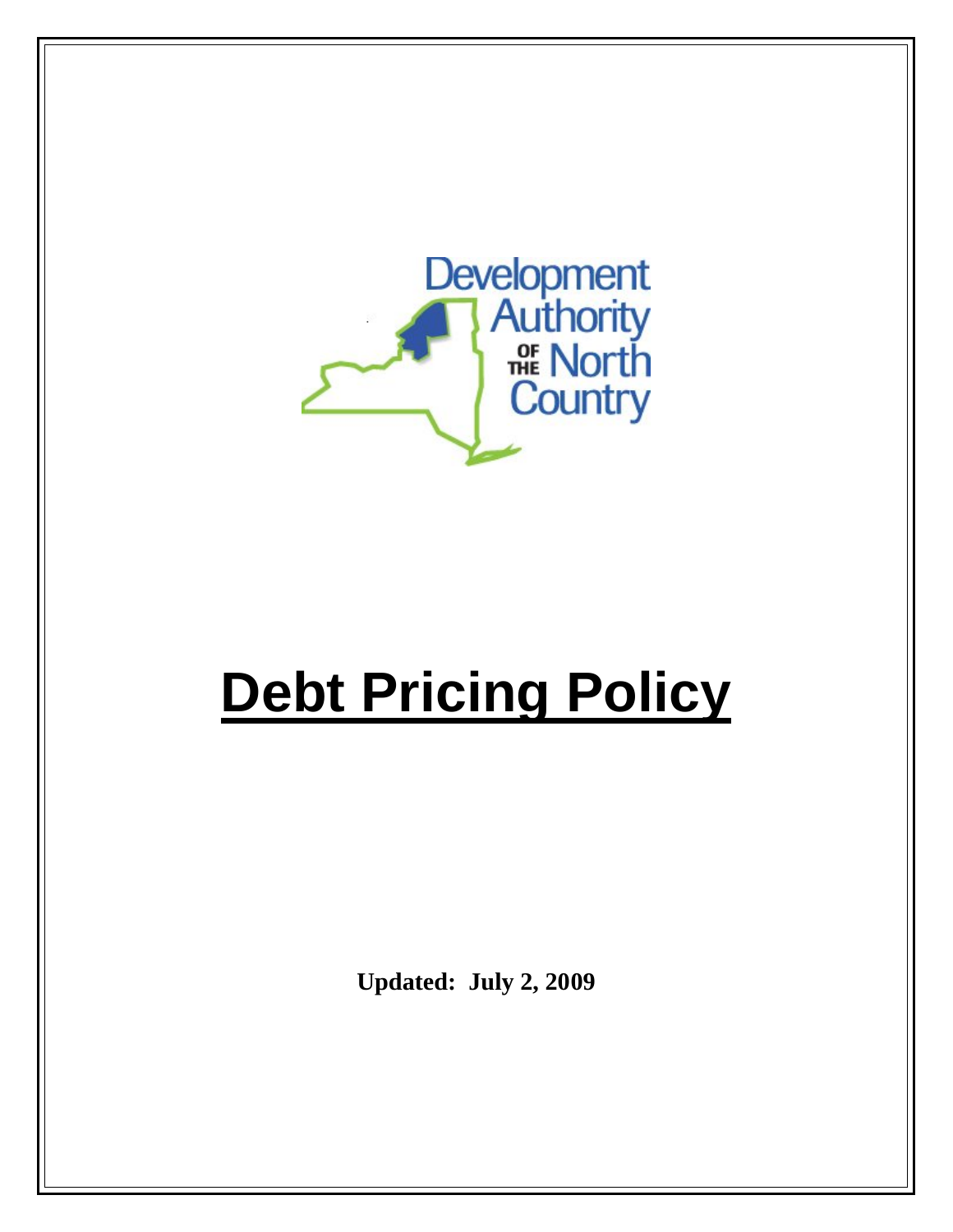# **Development Authority of the North Country**

# **DEBT PRICING POLICY**

This establishes the Debt Pricing Policy of the Development Authority in cases where interest rate swaps are used.

# **Purpose**

Interest rate swaps may be used to prudently mitigate variable rate exposure as it relates to the Development Authority's debt portfolio.

# **Legality**

The Development Authority must receive an opinion from its counsel that the agreement relating to the interest rate swap is a legal, valid and a binding obligation of the Development Authority and entering into the transaction complies with applicable City, State and Federal laws.

### **Speculation**

Interest rate swaps shall not be used for speculative purposes outside of prudent risks that are appropriate for the Development Authority in securing a fixed interest rate on a variable rate debt. Additionally, the Development Authority shall not use an interest rate swap for which there is (a) insufficient market liquidity for its transfer or termination at market, or (b) insufficient price transparency to allow realistic valuation of its market value on an ongoing basis.

# **Methods of Soliciting and Procuring Interest Rate Swaps**

In general, the Development Authority should procure interest rate swaps by competitive bidding. The competitive bid can limit the number of firms solicited to no fewer than three. The Development Authority shall determine which parties it will allow to participate in a competitive transaction.

Notwithstanding the above, the Development Authority may procure an interest rate swap by negotiated methods in the following situations:

1. The Development Authority may enter into an interest rate swap on a negotiated basis if the interest rate swap is embedded within a bond issue proposed or Bank Qualified Loan and meets the Development Authority's savings target.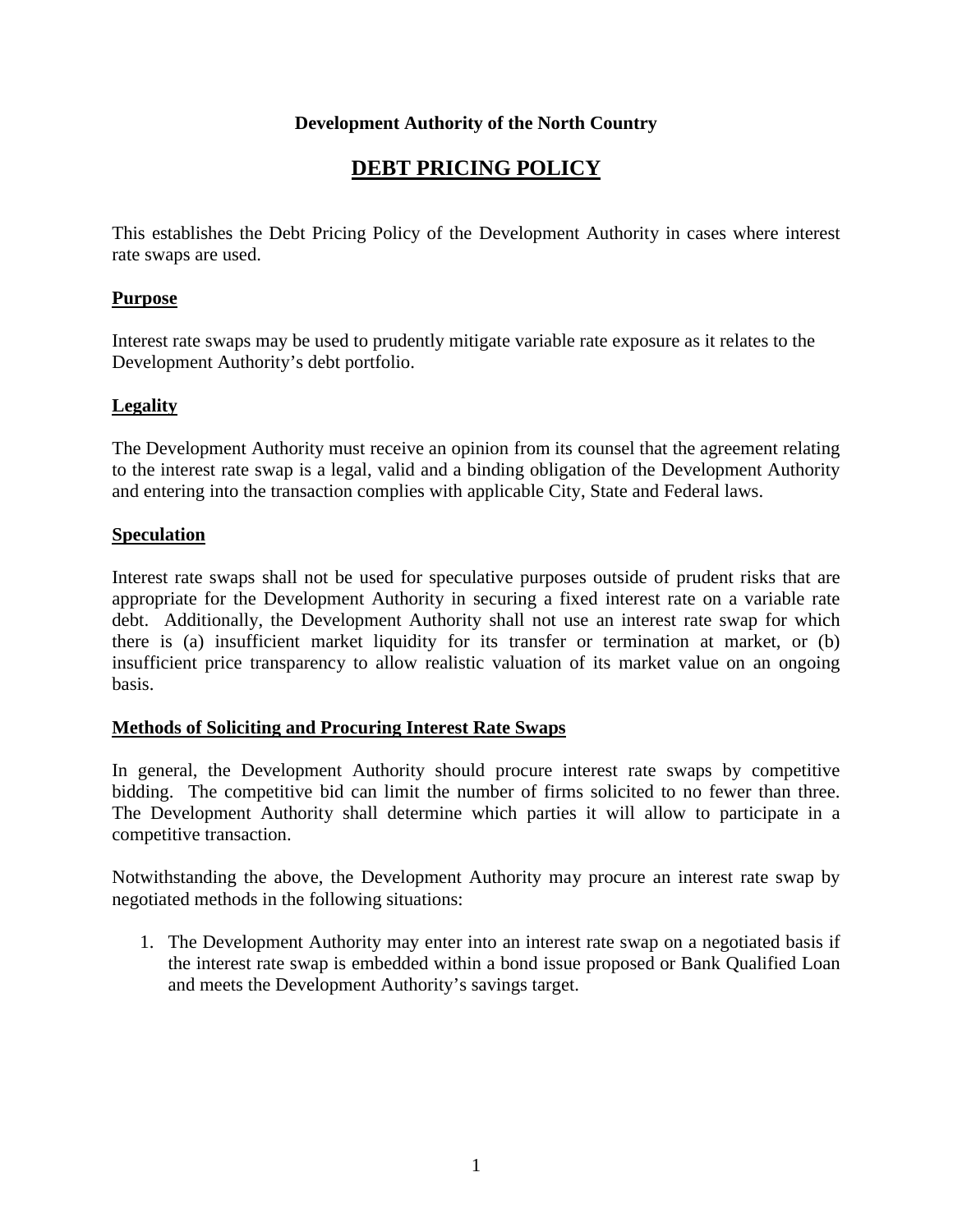### **Form and Content of Interest Rate Swap Agreement**

To the extent possible, the interest rate swap entered into by the Development Authority shall contain the terms and conditions set forth in the International Swaps and Derivatives Association, Inc. ("ISDA") Master Agreement, including any schedules and confirmation. The schedule should be modified to reflect specific legal requirements and business terms desired by the Development Authority. If possible, the Development Authority should attempt to negotiate the master agreement and schedule with qualified counterparties to facilitate the use of interest rate swaps in situations in which their use is desirable.

### **Optional Termination**

The Development Authority shall include a provision that permits the Development Authority optionally to terminate the agreement at the market value of the agreement at any time. In general, the counterparty shall not have the right to optionally terminate an agreement.

#### *Events of Default*

Events of default of a counterparty shall include the following:

- 1. Failure to make payments when due
- 2. Breach of representations and warranties
- 3. Illegality
- 4. Failure to comply with downgrade provisions
- 5. Failure to comply with any other provisions of the agreement after a specified notice period

An event of default by the counterparty shall lead to termination of the agreement with the Development Authority being the affected party for purposes of calculating the termination payment owed.

#### **Aspects of Risk Exposure Associated with Such Contracts**

Before entering into an interest rate swap, the Development Authority shall evaluate all the risks inherent in the transaction. These risks to be evaluated should include counterparty risk, termination risk, basis risk, and liquidity/remarketing risk.

The Development Authority shall endeavor to diversify its exposure to counterparties. To that end, before entering into a transaction, it should determine its exposure to the relevant counterparty or counterparties and determine how the proposed transaction would affect the exposure. The exposure should not be measured solely in terms of notional amount, but rather how changes in interest rates would affect the Development Authority's exposure ("Value at Risk"). The Value at Risk should be based on all outstanding interest rate swap transactions by the Development Authority.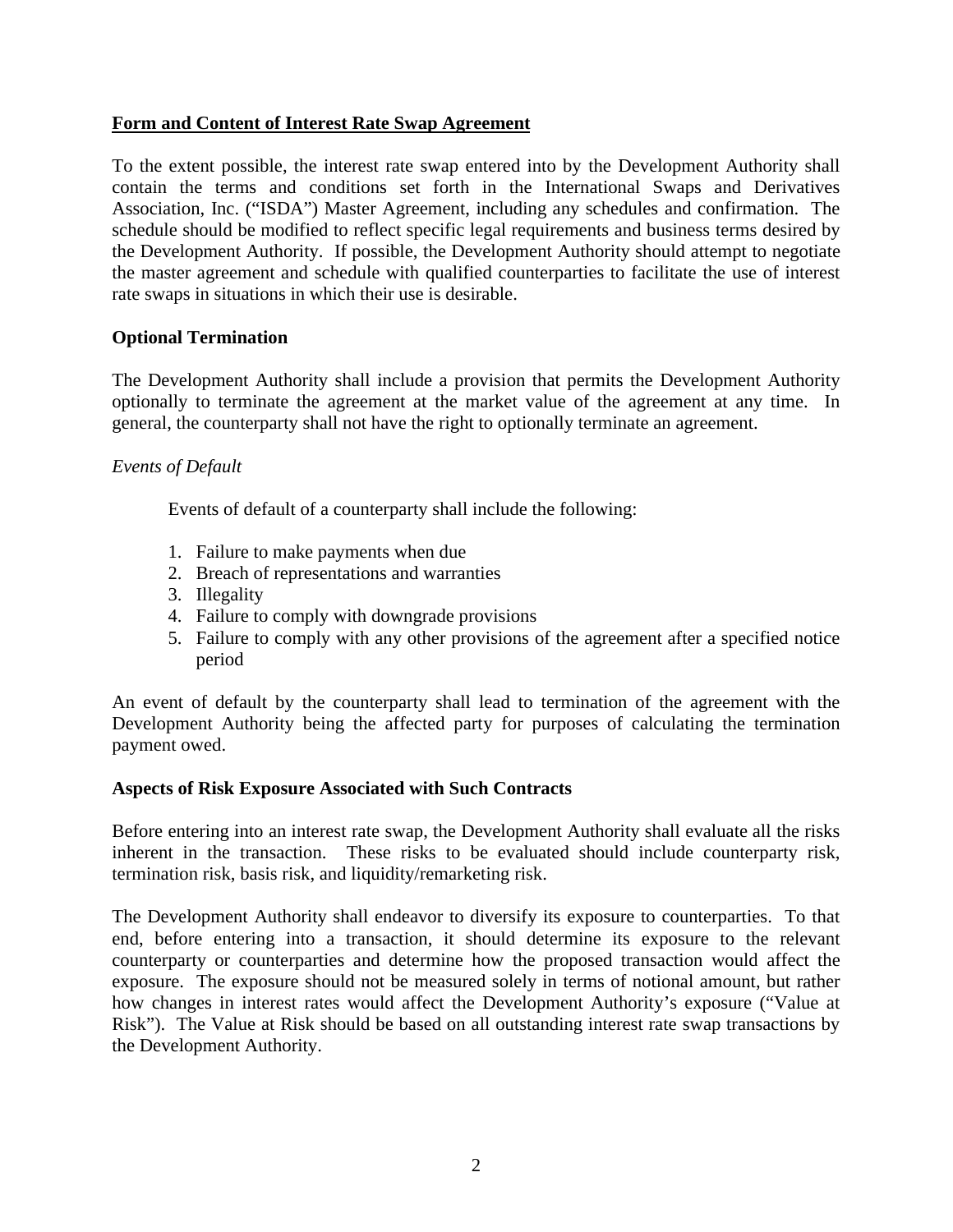### **Standards and Procedures of Counterparty Selection**

The Development Authority may enter into a interest rate swap if (a) the counterparty shall have credit ratings from at least one nationally recognized statistical rating agency that is within the three highest investment grade categories and ratings which are obtained from any other nationally recognized statistical rating agencies shall also be within the three highest investment grade categories, or the payment obligations of the counterparty shall be collateralized, as described below, or unconditionally guaranteed by an entity with such credit ratings and (b) the counterparty has demonstrated experience in successfully executing interest rate swaps.

If after entering into an agreement the ratings of the counterparty are downgraded below the ratings listed above by any one of the rating agencies, then the agreement shall be subject to termination unless (a) the counterparty provides either a substitute guarantor or assigns the agreement, in either case, to a party meeting the rating criteria reasonably acceptable to the Development Authority or (b) collateralizes its obligations.

#### **Provisions for Collateralization**

If the rating (a) of the counterparty, if its payment obligations are not unconditionally guaranteed by another entity, or (b) of the entity unconditionally guaranteeing its payment obligations, if so secured, does not meet or falls below the rating required by "Standards and Procedures of Counterparty Selection" above, then the obligations of such counterparty shall be fully and continuously collateralized by direct obligations of, or obligations of the principal and interest on which are guaranteed by, the United States of America or any agency thereof with a net market value of at least 102% of the net market value of the applicable contract (subject to minimum threshold amounts specified by the Development Authority) and such Collateral shall be deposited with the Development Authority or an agent thereof.

# **Long-Term Implications**

In evaluating a particular transaction involving the use of interest rate swaps, the Development Authority shall review long-term implications associated with entering into interest rate swaps, including costs of borrowing, historical interest rate trends, variable rate capacity, credit enhancement capacity, opportunities to refund related debt obligations and other similar considerations.

#### **Change in Policy**

This policy may be revised from time to time at the Development Authority's discretion based upon rating agency feedback, ISDA standards, and efforts by the Authority to protect its financial interests and other factors.